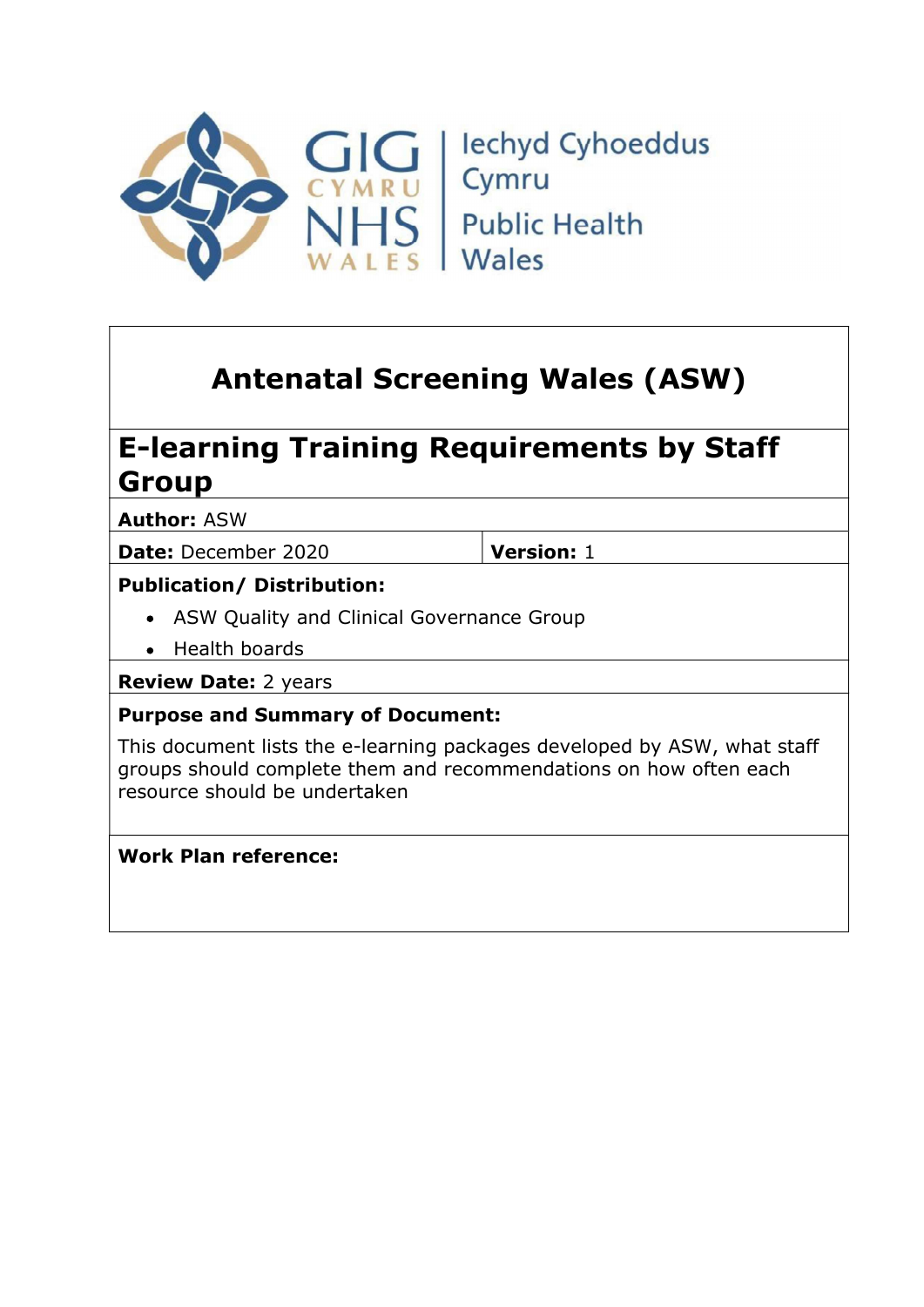# 1 Introduction

Antenatal Screening Wales has produced the following e-learning packages which can be accessed via my.esr.nhs.uk. For students or those without an ESR login they can also be accessed via Learning@Wales.

Down's syndrome, Edwards' syndrome and Patau's syndrome screening

The Down's syndrome, Edwards' syndrome and Patau's syndrome screening e-learning module for midwives, sonographers, midwife sonographers and obstetricians is a training resource to support health professionals in the delivery of Down's syndrome, Edwards' syndrome and Patau's syndrome screening in the NHS in Wales.

#### First Trimester Screening Resource for Sonographers

The First trimester screening resource for sonographers and midwife sonographers is a training resource to support health professionals in the delivery of Down's syndrome, Edward' syndrome and Patau's syndrome screening in the NHS in Wales.

#### $\bullet$

18<sup>+0</sup> to 20<sup>+6</sup> Week Fetal Anomaly Ultrasound Scan<br>The 18<sup>+0</sup> to 20<sup>+6</sup> week fetal anomaly ultrasound scan e-learning module for midwives, sonographers, midwife sonographers and obstetricians is a training resource to support health professionals in the delivery of the fetal anomaly ultrasound scan programme in the NHS in Wales.

#### Antenatal Screening Wales Fetal Cardiac e-learning module

The Antenatal Screening Wales fetal cardiac e-learning module for sonographers and midwife sonographers is a training resource to support health professionals in the delivery of the fetal anomaly ultrasound scan programme in the NHS in Wales.

## 1.1 Reporting and Recording Training

All staff should have access to the Electronic Staff Records (ESR) system which details statutory and mandatory training undertaken. Staff completing e-learning should ensure that their training record has updated correctly.